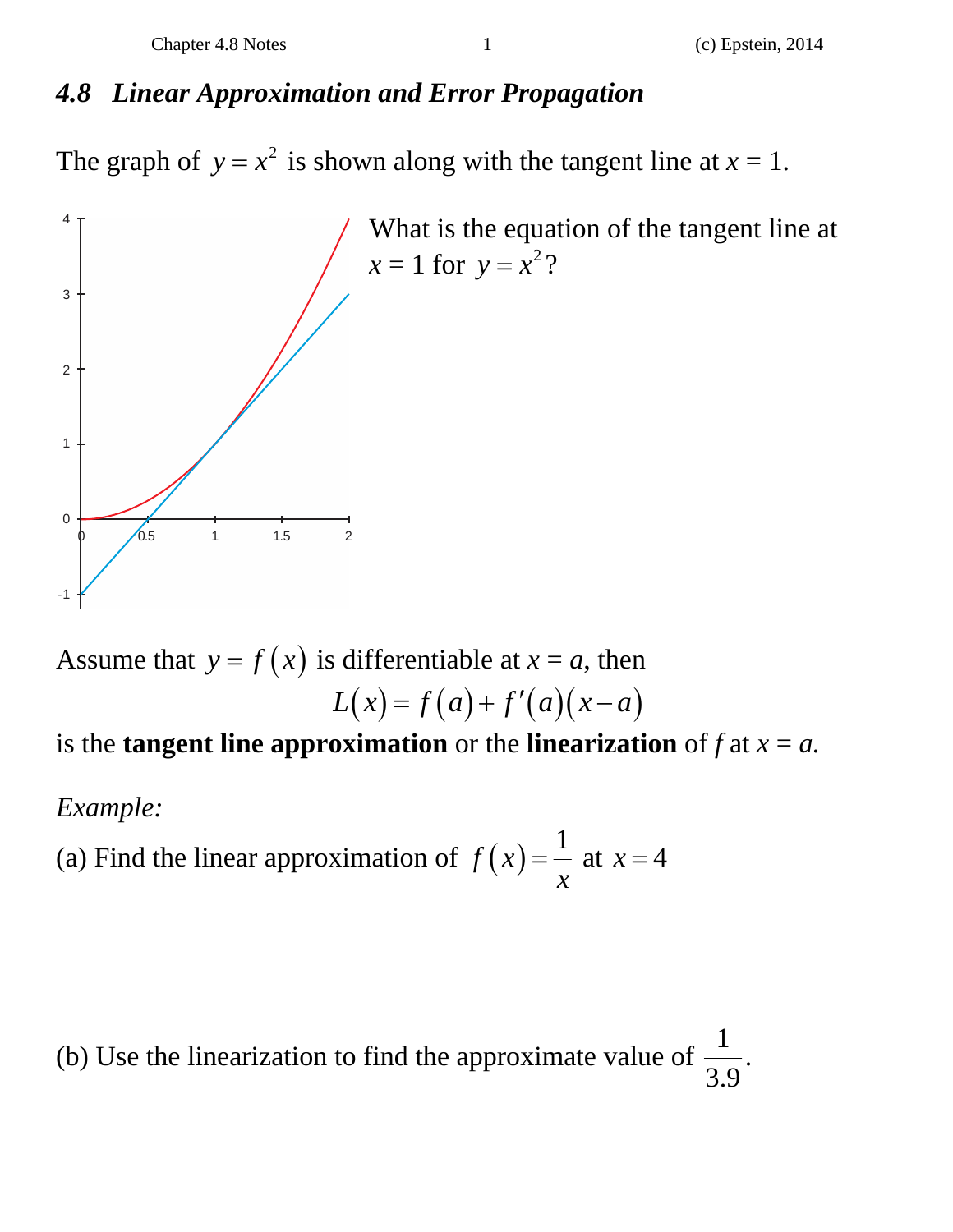*Example:* Find the linear approximation of  $f(x) = \frac{1}{2}$  $f(x) = \frac{1}{3 - 2x}$  at  $a = 2$ .

*Example:* Find the linear approximation of  $f(x) = e^{2x}$  at  $a = 0$  and use it to approximate  $e^{-0.4}$ .

*Example:* Find the linear approximation of  $f(x) = \sin x$  at  $x = 0$  and use it to approximate sin(0.1).